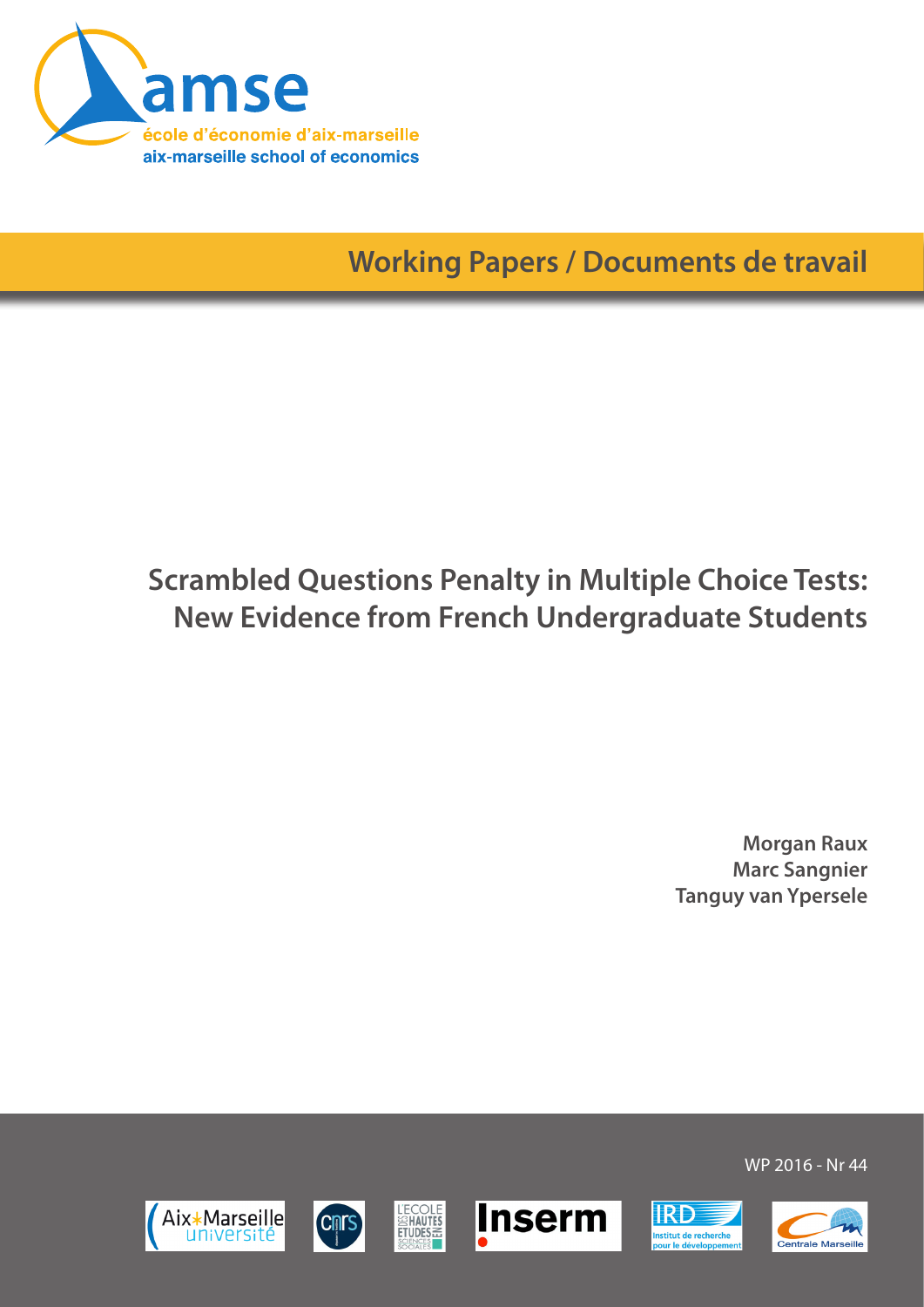## Scrambled questions penalty in multiple choice tests: New evidence from French undergraduate students<sup>\*</sup>

Morgan Raux<sup>a</sup> Marc Sangnier<sup>b</sup> Tanguy van Ypersele<sup>c</sup>

December 2016

#### Abstract

This note evaluates the scrambled questions penalty using multiple choice tests taken by first-year undergraduate students who follow a microeconomics introductory course. We provide new evidence that students perform worse at scrambled questionnaires than at logically ordered ones. We improve on previous studies by explicitly modeling students individual skills thanks to a fixed effects regression. We further show that the scrambled questions penalty does not differ along gender but varies along the distribution of students' skills and mostly affects students with lower-intermediate skills.

Keywords: Multiple choice tests, scrambled questions, student performance.

JEL CLASSIFICATION: A10, A20, A22.

<sup>∗</sup>We thank staff and faculty members of Aix-Marseille University's Faculty of Economics and Management who provided us with the data used in this note. We are especially grateful to Marion Dovis, Simon Granier, Véronique Marques and Alain Paraponaris.

<sup>a</sup>Aix-Marseille Univ. (Aix-Marseille School of Economics), CNRS, EHESS and Centrale Marseille. Mail: morgan.raux@univ-amu.fr

<sup>b</sup>Aix-Marseille Univ. (Aix-Marseille School of Economics), CNRS, EHESS and Centrale Marseille. Mail: marc.sangnier@univ-amu.fr

<sup>c</sup>Aix-Marseille Univ. (Aix-Marseille School of Economics), CNRS, EHESS and Centrale Marseille. Mail: tanguy.vy@univ-amu.fr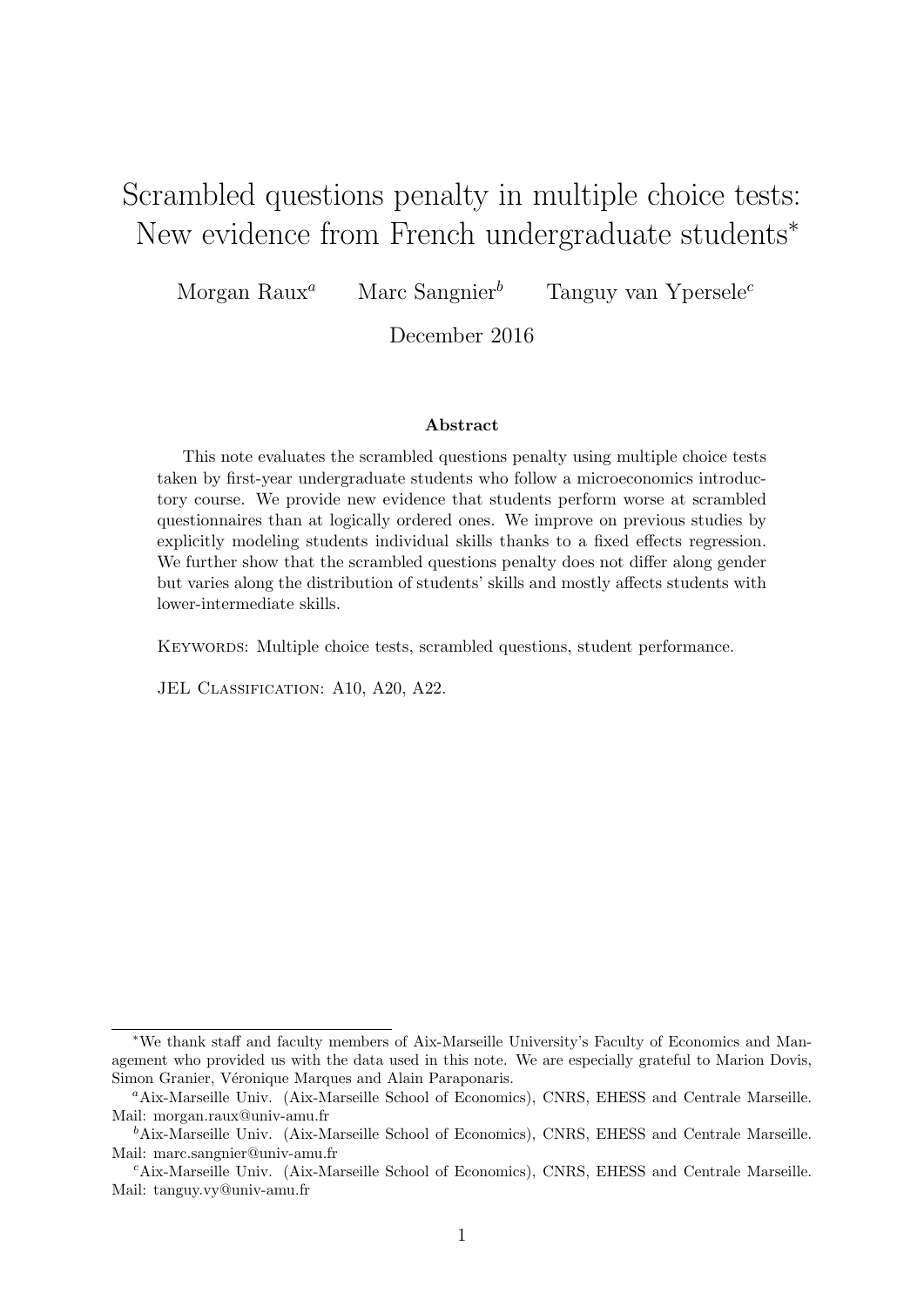#### 1 Introduction

Scrambled questionnaires, i.e. questionnaires whose questions are arranged in some random order, are frequently used to prevent cheating by students. The question of whether scrambled questionnaires affect students performance as received lots of attention by scholars.<sup>[1](#page-2-0)</sup> Most studies conclude that students perform worst when facing a scrambled rather than a logically ordered test. However, some studies fail to uncover any statistically significant difference in scores of students facing different types of tests. The former findings raise questions about the fairness of such questionnaires as students who are requested to complete them frequently seat next to fellows that face a non-random arrangement of the same set of questions. Conclusions of the second group of studies suggest that this is not so much of an issue. In this note, we provide new evidence that students perform worse at scrambled questionnaires.

We use multiple choice tests taken by first-year students who follow the microeconomics introductory course at Aix-Marseille University's Faculty of Economics and Management. We improve on previous studies by explicitly modeling students individual skills thanks to a fixed effects regression. The use of student fixed effects has two advantages. First, while some past studies do use students' observable characteristics to account for potential confounding factors, none of them explicitly account for students individual skills in a flexible way. Second, it makes more likely to detect the effect of scrambled questionnaires if this effect does actually exist but has a small magnitude relative to the overall variation of the data.

We further contribute to the literature by investigating whether the average scrambled questions penalty varies with gender or along the distribution of students' skills. Our estimates indicate that female and male students suffer similar penalties. In contrast, we find that low- and high-skill students are unaffected by the order in which questions are presented, while students with lower-intermediate skills appear to suffer the most from scrambled questionnaires.

The remainder of this note is organized as follows. Data are presented and analyzed in sections [2](#page-2-1) and [3,](#page-3-0) respectively. Section [4](#page-5-0) briefly concludes.

#### <span id="page-2-1"></span>2 Data

At Aix-Marseille University's Faculty of Economics and Management, the microeconomics introductory course takes place during the very first term of students' curriculum. It is organized around lectures and tutorials. As for students' evaluation, students are requested to take two multiple choice questionnaires in addition to an intermediate exam and a final exam.

Questions used in multiple choice questionnaires are entered by the course's main instructors via an online application. When requested by the staff to prepare the next test, instructors—two of this note's authors—generally create questions by going through lectures slides, what mechanically creates tests whose questions follow a logical order. For instance, students are asked to find the definition of an indifference curve before

<span id="page-2-0"></span><sup>&</sup>lt;sup>1</sup>See [Mitchell](#page-6-0) [\(1974\)](#page-6-0), [Taub and Bell](#page-6-1) [\(1975\)](#page-6-1), [Laffitte](#page-6-2) [\(1984\)](#page-6-2), [Pettit et al.](#page-6-3) [\(1986\)](#page-6-3), [Balch](#page-5-1) [\(1989\)](#page-5-1), [Bres](#page-5-2)[nock et al.](#page-5-2) [\(1989\)](#page-5-2), [Chidomere](#page-5-3) [\(1989\)](#page-5-3), [Gohmann and Spector](#page-5-4) [\(1989\)](#page-5-4), [Carlson and Ostrosky](#page-5-5) [\(1992\)](#page-5-5), [Neely](#page-6-4) [et al.](#page-6-4) [\(1994\)](#page-6-4), [Russell et al.](#page-6-5) [\(2003\)](#page-6-5), [Sue](#page-6-6) [\(2009\)](#page-6-6), [Vander Schee](#page-6-7) [\(2009\)](#page-6-7), [Khan et al.](#page-6-8) [\(2013\)](#page-6-8), [Kagundu and](#page-6-9) [Ross](#page-6-9) [\(2015\)](#page-6-9) and [Ollennu and Etsey](#page-6-10) [\(2015\)](#page-6-10) among others.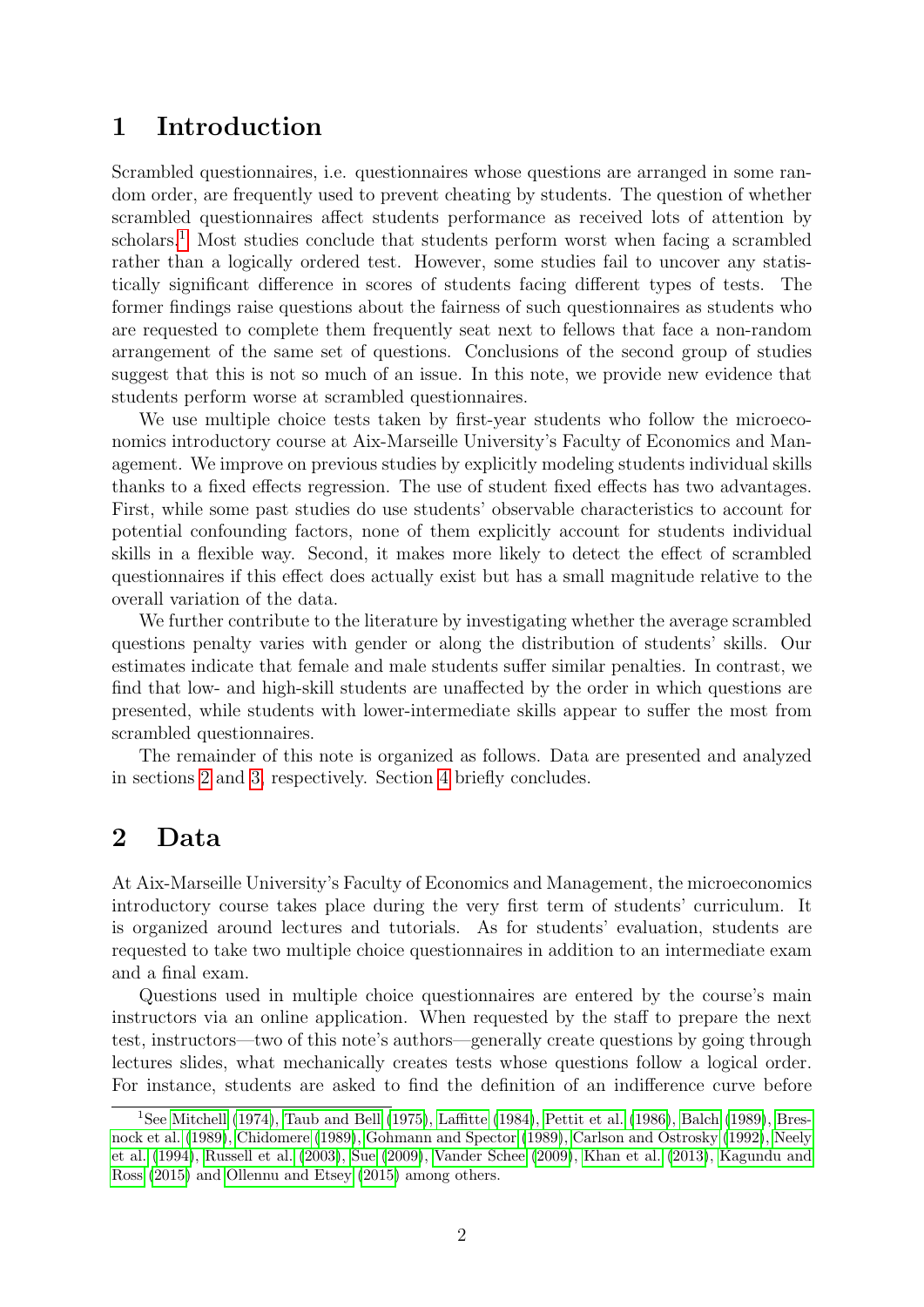| Dependent variable: Score at multiple choice questionnaire |             |               |           |                  |
|------------------------------------------------------------|-------------|---------------|-----------|------------------|
|                                                            |             | $^{\prime}2)$ | (3)       | $\left(4\right)$ |
| Scrambled questionnaire                                    | $-0.312***$ | $-0.086$      | $-0.308*$ | $-0.324$ **      |
|                                                            | (0.113)     | (0.102)       | (0.167)   | (0.154)          |
| Test fixed effects                                         | Yes         | Yes           | Yes       | Yes              |
| Student fixed effects                                      | Yes         |               | Yes       | Yes              |
| Sample restriction                                         |             |               | Females   | Males            |
| Observations                                               | 5,110       | 5,110         | 2,322     | 2,788            |
| <b>Students</b>                                            | 2,677       | 2,677         | 1,228     | 1,449            |
| Adjusted $\mathbb{R}^2$                                    | 0.159       | 0.577         | 0.588     | 0.568            |

<span id="page-3-2"></span>Table 1: Estimation of the scrambled questions penalty.

\*\*\* p<0.01, \*\* p<0.05, \* p<0.1. White heteroskedastic standard errors in parentheses. OLS regressions. Each column presents estimates from a separate regression. All regressions include a constant term.

being asked whether two of such curves can cross each other. Once all questions have been entered, the application generates two additional alternative versions of the test by randomly re-ordering questions. The three versions of the test are then distributed to students who have 30 minutes to complete the exam. A third of them face the sequentially organized test, while the two other thirds face one of the randomly ordered version. Each test is made of 20 questions. A correct answer buys 1 point, an incorrect ones 0. Students are provided with their grade on 0–20 scale within the next days that follow the test.

We collected the 5,110 scores obtained by all the 2,677 students who participated to multiple choice tests from  $2012-13$  $2012-13$  to  $2015-16.<sup>2</sup>$ 

#### <span id="page-3-0"></span>3 Data analysis

In order to investigate whether or not students perform worse at randomly ordered tests, we estimate the following expression using ordinary least squares:

<span id="page-3-3"></span>
$$
s_{ij} = \alpha + \beta \text{Scrambled questionnaire}_{ij} + \mathbf{I}_j + \mathbf{I}_i + \varepsilon_{ij},\tag{1}
$$

where  $s_{ij}$  denotes student i score at test j, Scrambled questionnaire<sub>ij</sub> is a dummy variable equal to 1 if student i faces a randomly ordered version of test j,  $I_j$  and  $I_i$  are vectors of test and student fixed effects, respectively,  $\alpha$  is a constant term, and  $\varepsilon_{ij}$  is the error term.

As shown by column 1 of Table [1,](#page-3-2) coefficient  $\beta$ , that denotes the scrambled test average penalty, is found to be equal to  $-0.312$  (p-value = 0.006). This suggests that students score about 1.5% lower when requested to complete a randomly ordered test rather than a sequentially ordered one. The presence of student fixed effects further ensures that this effect acts within individuals and does not result from lucky draws from the joint distribution of tests and students' skills.

<span id="page-3-1"></span>Would we remove student fixed effects from equation [\(1\)](#page-3-3), we would obtain an estimate

<sup>2</sup>The total number of observations is slightly different from two times the number of students for two reasons: (i) during the academic year 2012–13, students were requested to take three (rather than two) multiple choice questionnaires; (ii) some students occasionally don't show up at a test.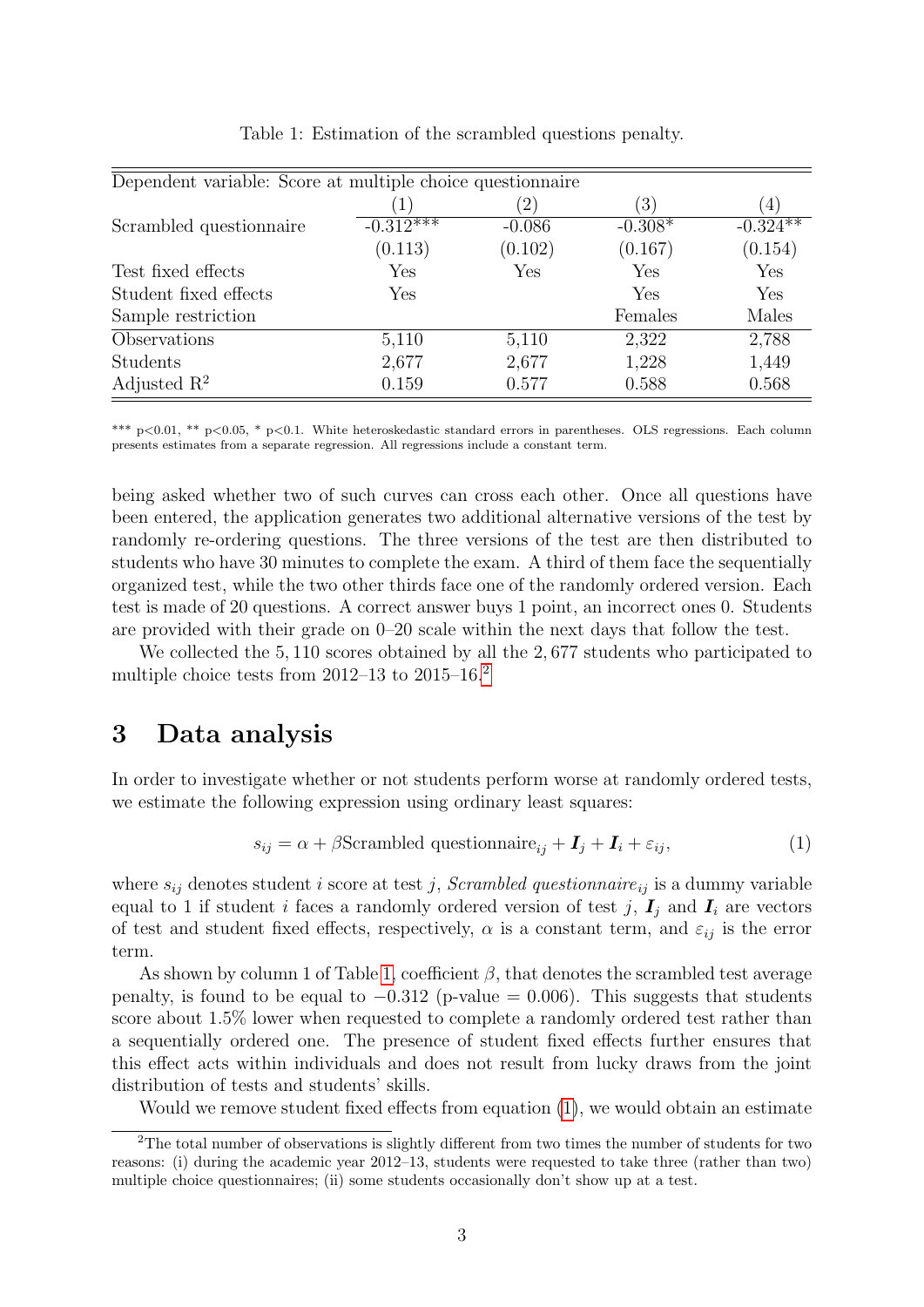<span id="page-4-1"></span>

Figure 1: Scrambled questions penalty at different levels of students' skills distribution.

The average penalty corresponds to the full sample estimate of  $\beta$  in equation [\(1\)](#page-3-3). Local scrambled questions penalties correspond to estimates of  $\beta$  over each interval  $[l - 10, l + 10]$ , where l moves along the universe of entrance score by steps of 5 points. Entrance test score have been harmonized across cohorts thanks to a simple regression of students individual scores on a set of academic year fixed effects. The curriculum completion probability is the average observed probability that a student with a given entrance test score registers successfully complete her first-year at Aix-Marseille University's Faculty of Economics and Management.

of  $\beta$  that is equal to  $-0.086$  (p-value = 0.400) as illustrated by column 2 of Table [1.](#page-3-2) This stresses the importance of student fixed effects for the empirical identification and illustrate how failing to flexibly account for students' skills may lead to the erroneous conclusion that the average penalty cannot be considered to be different from 0.

Columns 3 and 4 of Table [1](#page-3-2) display estimates of the scrambled question penalty for female and male students, respectively. The two coefficients are of similar magnitude. A formal test of equality of the two estimates provides us with a p-value of 0.479, what confirms that female and male students experience identical penalties.

While the magnitude of the effect we uncover is comparable to estimates provided by other scholars, our data further allow us to investigate whether the scrambled questions penalty varies with student's skills. We approximate skills thanks to entrance tests students are asked to take by the very beginning of the academic year at Aix-Marseille University's Faculty of Economics and Management.<sup>[3](#page-4-0)</sup> We then uncover the scrambled questions penalty at different levels of the test score distribution by estimating equation [\(1\)](#page-3-3) over each interval  $[s - 10, s + 10]$ , where s moves along the universe of entrance scores by steps of 5 points.

<span id="page-4-0"></span><sup>3</sup>The entrance test consists in 100 questions that cover general skills such as reading, writing, basic mathematics and logic. This test is not selective and is only used to construct homogeneous tutorial groups.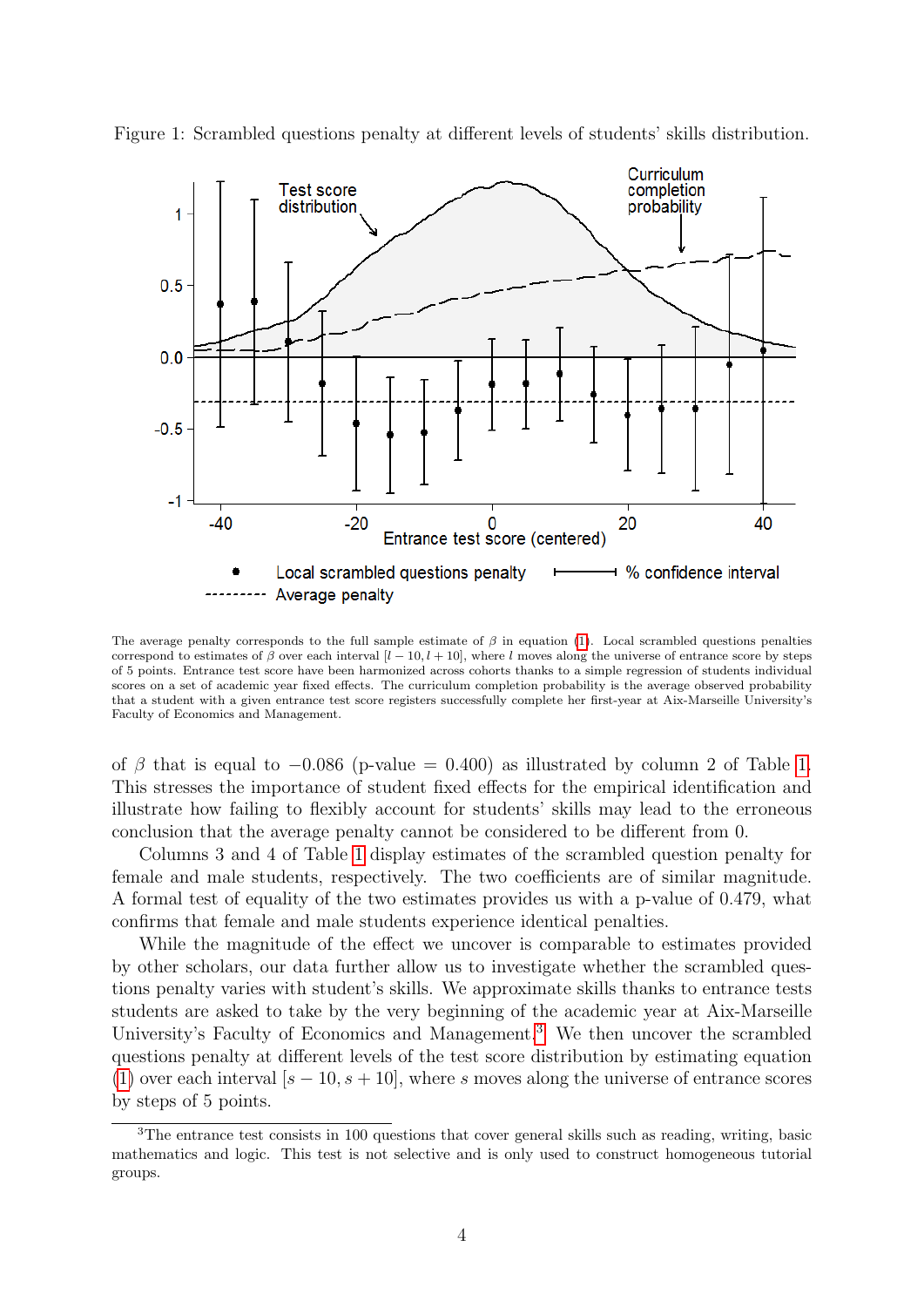Figure [1](#page-4-1) plots the series of local  $\beta$ s together with the test score distribution. This figure makes clear that the previously estimated average scrambled questions penalty represented by Figure [1'](#page-4-1)s dotted horizontal line—hides much heterogeneity. Despite estimates are less precise in areas with low density, low- and high-skill students do not seem to suffer from facing randomly ordered test questions (presumably for obviously different reasons). In contrast, students with lower-intermediate skills appear to experience statistically significant negative penalties that go up to −0.546. The concentration of the scrambled questions penalty on these students makes it even more problematic for two reasons. First, they represent a high share of the population. Second, they face a high risk of not completing their first year as shown by the curriculum completion probability represented by the dashed line of Figure [1](#page-4-1) that does not exceeds 0.5 for students with lower-intermediate skills.

### <span id="page-5-0"></span>4 Conclusion

This note provides additional evidence that students perform worse at scrambled rather than at logically ordered tests. We improve on the existing literature by using student fixed effects and by showing that individuals with lower-intermediate skills suffer more than others from the scrambled question penalty.

An immediate policy recommendation follows from our findings. Questionnaires scrambled at the question level should not be used in the same time as logically ordered ones. Following this recommendation while preventing cheating can be done by using questionnaires scrambled at the answer level, i.e. scrambled only within each question. Alternatively, if the latter proves insufficient to prevent cheating, using question level scrambled versions of the set of questions would warrant fairness across students. This would however lead all students to perform worse than they would have in front of a logically ordered questionnaire. This obstacle can only be alleviated by tuning the overall test difficulty or by exogeneously adjusting the mean performance.

### References

- <span id="page-5-1"></span>Balch, William R. "Item order affects performance on multiple-choice exams." Teaching of Psychology 16, 2: (1989) 75–77.
- <span id="page-5-2"></span>Bresnock, Anne E., Philip E. Graves, and Nancy White. "Multiple-choice testing: question and response position." The Journal of Economic Education 20, 3: (1989) 239– 245.
- <span id="page-5-5"></span>Carlson, J. Lon, and Anthony L. Ostrosky. "Item sequence and student performance on multiple-choice exams: Further evidence." The Journal of Economic Education 23, 3: (1992) 232–235.
- <span id="page-5-3"></span>Chidomere, Rowland C. "Test Item Arrangement and Student Performance in Principles of Marketing Examination: A Replication Study." Journal of Marketing Education 11, 3: (1989) 36–40.
- <span id="page-5-4"></span>Gohmann, Stephan F., and Lee C. Spector. "Test scrambling and student performance." The Journal of Economic Education 20, 3: (1989) 235–238.